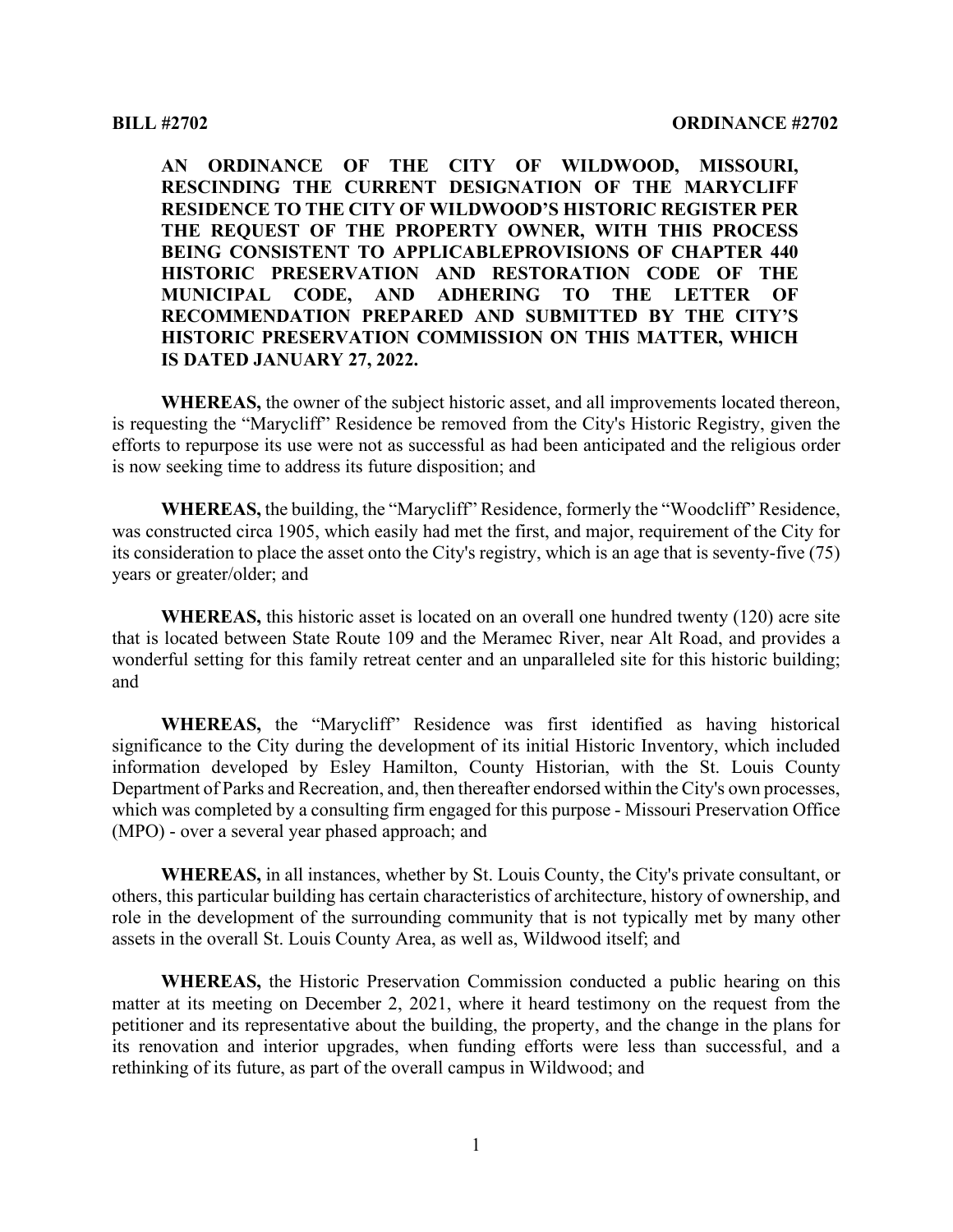**WHEREAS,** the building, and the property situated around it, have been maintained in a very good condition, which was identified by the owner's representative at the hearing as to be continued, given no immediate plans for the asset have been finalized by this religious order; and

**WHEREAS,** thereafter the public hearing, the Department of Planning prepared a report, including its recommendation on the matter, and presented it to the Historic Preservation Commission for its consideration and action; and

**WHEREAS,** the Historic Preservation Commission reviewed the Department's favorable recommendation for the removal of the building from the City's Historic Registry and supported it, given several reasons set forth therein; and

**WHEREAS,** these reasons did include the underlying regulations do allow for such an action, given its placement is part of a voluntary process, and no incentives were part of the original placement, which would have caused greater scrutiny in this regard; and

**WHEREAS,** with the Historic Preservation Commission's unanimous support, a Letter of Recommendation was prepared for forwarding to the City Council for its consideration, which occurred at a public hearing before it on April 11, 2022; and

**WHEREAS,** the City Council did conduct a public hearing on this item and heard presentations from the Department of Planning on the matter and received a description of the order's request from its representative, and, thereafter, agreed to authorize the preparation of legislation to rescind the action that placed this property and building on the City's Historic Registry for the reasons noted in the Historic Preservation Commission's Letter of Recommendation issued on this matter; and

**WHEREAS,** this action is consistent with the requirements of Chapter 440 - Historic Preservation Commission of the City of Wildwood Municipal Code - that relates to the consideration of requests for the placement and/or removal of historic assets from the City's Historic Register and has also been determined by the City Council to be an appropriate exercise of its authority to benefit the public's health, safety, and welfare.

## **NOW THEREFORE, BE IT ORDAINED BY THE COUNCIL OF THE CITY OF WILDWOOD, MISSOURI, AS FOLLOWS:**

**Section One**. The City Council of the City of Wildwood, Missouri hereby determines that, based upon the information and recommendation provided to it by the Historic Preservation Commission to it, said building identified as being located on 4000 Highway 109 (St. Louis County Locator Number 26V310045) received no zoning or other incentives as part of its placement on this community's Historic Register and, accordingly, can be removed from the same by request of its owner(s).

**Section Two.** The City Council hereby adopts, for the purposes of this action, the Historic Preservation Commission's Letter of Recommendation on this matter, which establishes the parameters and rationales for the rescinding of the designating ordinance, under the requirements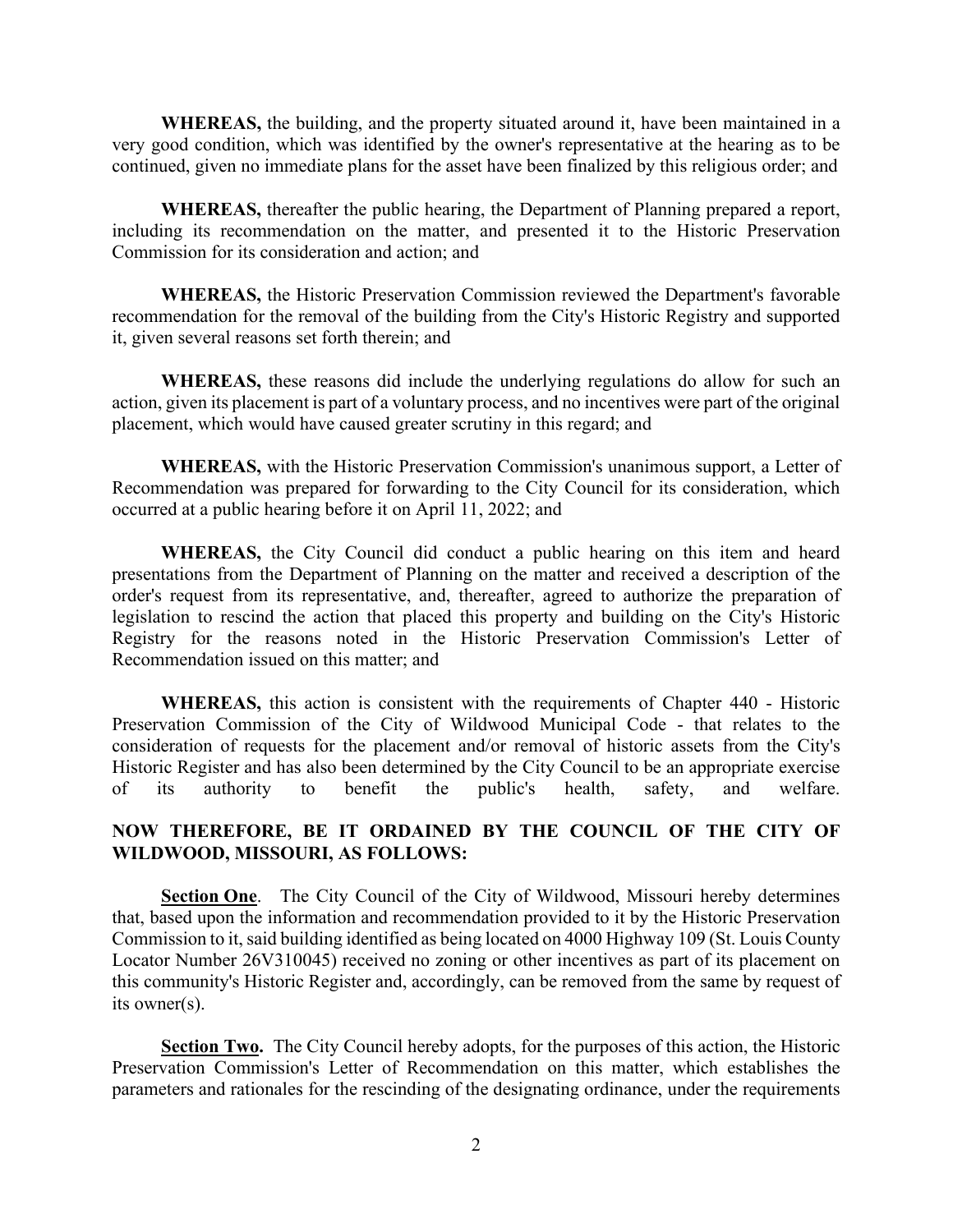and regulations of Chapter 440.040 of the Wildwood Municipal Code - Historic Preservation and Restoration Code.

**Section Three.** The City Council hereby directs the Department of Planning to complete the necessary steps to finalize this process associated property onto the Historic Registry and make all notifications and modifications to the owners and City documents regarding the same.

**Section Four.** This Ordinance shall be in full force and effect on and after its passage and approval.

This Bill was passed and approved this day of , 2022, by the Council of the City of Wildwood, Missouri, after having been read by title, or in full, two (2) times prior to its passage.

 $\_$ 

Presiding Officer James R. Bowlin, Mayor

**ATTEST: ATTEST:**

\_\_\_\_\_\_\_\_\_\_\_\_\_\_\_\_\_\_\_\_\_\_\_\_\_\_\_\_\_\_\_\_\_ \_\_\_\_\_\_\_\_\_\_\_\_\_\_\_\_\_\_\_\_\_\_\_\_\_\_\_\_\_\_\_\_\_\_\_\_\_\_\_\_\_

City Clerk City Clerk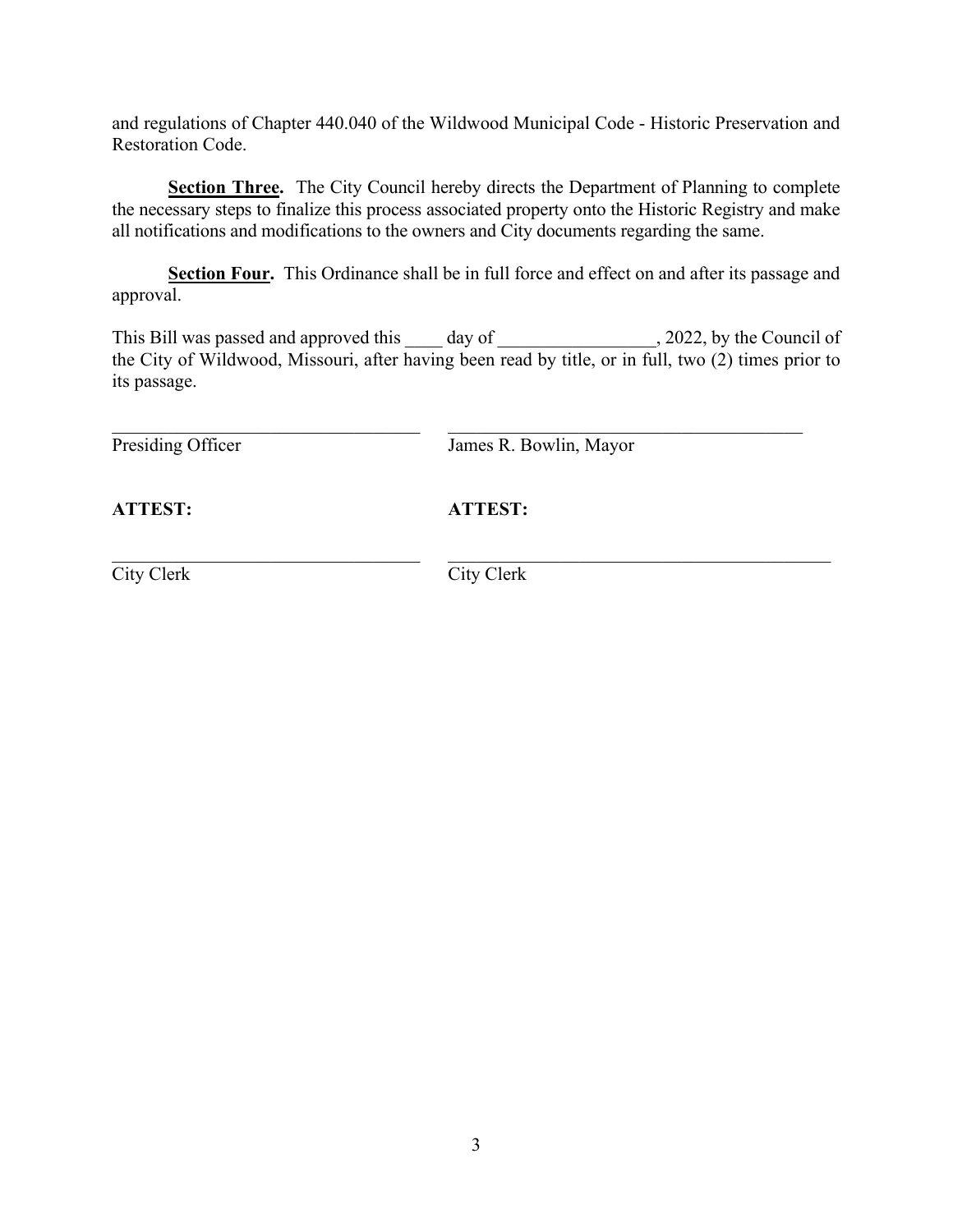## **BILL NO. #2475**

## **ORDINANCE NO.: #2475**

AN ORDINANCE BY THE CITY COUNCIL OF THE CITY OF WILDWOOD, MISSOURI AUTHORIZING THE PLACEMENT OF A "MARYCLIFFE" RESIDENCE (circa 1905), BEING LOCATED UPON THE MARIANIST RETREAT CENTER'S PROPERTY AT 4000 HIGHWAY 109, ONTO THE CITY OF WILDWOOD'S HISTORIC REGISTRY, THEREBY SETTING FORTH PARAMETERS FOR ITS PRESERVATION AND ON-GOING USE, AS PART OF THIS OVERALL FAMILY RETREAT CENTER FACILITY. (Ward Six)

WHEREAS, the petitioner, who is the authorized representative for the owners of the subject lot and all improvements located thereon, is requesting the "Marycliffe" Residence be placed on the City's Historic Registry to grow its role in this community as a special place for the understanding of the Meramec River Valley's history, reflection on greater Ideals and works, and individual retreatants and families; and

WHEREAS, the building, the "Marycliff" Residence, formerly the "Woodcliff" Residence, was constructed in circa 1905, which easily meets the first, and major, requirement of the City for consideration of a historic asset's placement on the City's registry, which is an age that is seventy-five (75) years or greater/older; and

WHEREAS, this building is located on an overall one hundred twenty (120) acre site that is located between State Route 109 and the Meramec River, near Alt Road, and provides a wonderful setting for this family retreat center and an unparalleled site for this historic building being submitted to the City for consideration of its placement on the Wildwood Historic Registry; and

WHEREAS, the "Marycliff" Residence was first identified as having historical significance to the City during the development of its initial Historic Inventory, which included information developed by Esley Hamilton, County Historian, with the St. Louis County Department of Parks and Recreation, and, then thereafter endorsed within the City's own survey of historic assets, which was completed by a consulting firm engaged for this purpose - Missouri Preservation Office (MPO) - over a several year phased approach; and

WHEREAS, in all instances, whether by St. Louis County, the City's private consultant, or others, this particular building has certain characteristics of architecture, history of ownership, and role in the development of the surrounding community that is not typically met by many other buildings in the overall St. Louis County Area, as well as, Wildwood itself; and

WHEREAS, the Historic Preservation Commission conducted a public hearing on this matter at its February 28, 2019 meeting, where it heard testimony on the request from the petitioner's representative about the building, the property, and their plans for its renovation and interior upgrades to maintain it as a vital and important part of the Society of Mary's Mission, and this overall facility; and

WHEREAS, the building, and the property situated below it, did meet nine (9) of the thirteen (13) required review thresholds, while also being part of a collection of other structures and scenery that create a compelling asset within the City of Wildwood; and

WHEREAS, with the conclusion of the public hearing, the Department of Planning prepared a report, including its recommendation on the matter, and presented it to the Historic Preservation Commission for their consideration and action; and

WHEREAS, the Historic Preservation Commission reviewed the Department's favorable recommendation for the placement of the building on the City's Historic Registry, which did not include any incentive requests, and supported it, given several reasons set forth therein; and

WHEREAS, these reasons include the following: the requirements of the City's Historic Preservation Ordinance are met by this building; the preservation of the "Marycliff" Residence will guarantee the City a long-term partnership with the Society of Mary in its protection, preservation, and reuse; the approval of this request for this building's placement on the City's Historic Registry is further evidence of the growing support and importance these types of preservation activities hold in Wildwood; the inclusion of this asset onto the registry benefits all parties; the property has been identified by the City's Master Plan as having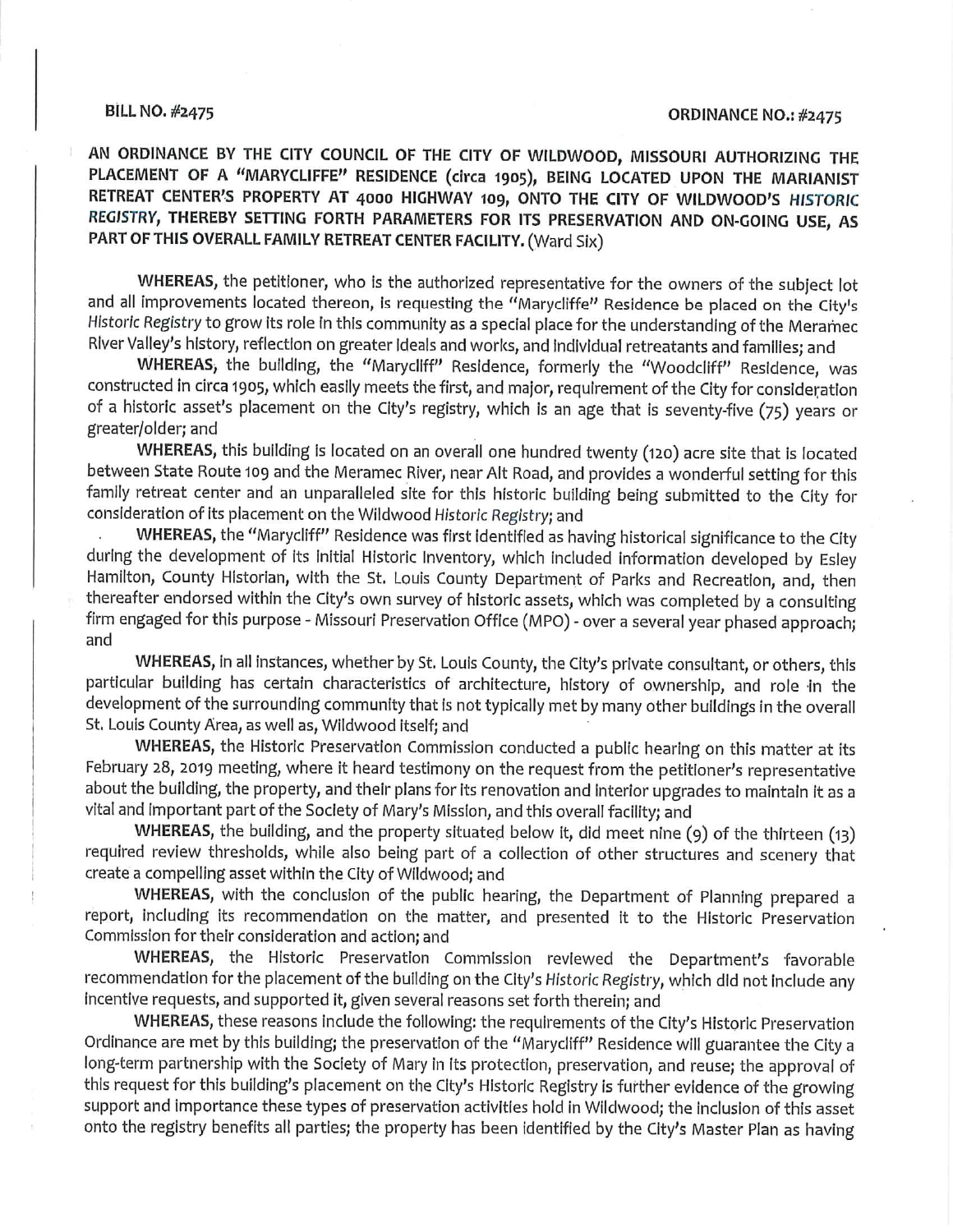historical significance since 1996; and the inclusion of the building allows for it to become part of the Wildwood community by its recognition as a unique, historic, and special place in this City; and

WHEREAS, with the Historic Preservation Commission's unanimous support, a Letter of Recommendation was prepared for forwarding to the City Council for its consideration, which occurred at a public hearing before it on May 13, 2019; and

WHEREAS, the City Council did conduct a public hearing on this item and heard presentations from the Department of Planning on the matter and sought details relating to the building and the overall grounds, where it is located; hence, after deliberation, agreed to authorize the preparation of legislation to place this property and building on the City's Historic Registry for the reasons noted in the Historic Preservation Commission's Letter of Recommendation issued on this request; and

WHEREAS, this action is consistent with the requirements of Chapter 440 - Historic Preservation Commission of the City of Wildwood Municipal Code - that relates to the consideration of requests for the registry and the offering of incentives and has also been determined by the City Council to be an appropriate exercise of its authority to benefit the public's health, safety, and welfare.

NOW, THEREFORE, BE IT ORDAINED BY THE CITY COUNCIL OF THE CITY OF WILDWOOD, **MISSOURI AS FOLLOWS:** 

Section One. The City Council of the City of Wildwood, Missouri hereby determines that, based upon the information and recommendation provided to it by the Historic Preservation Commission, said building identified as being located on 4000 Highway 109 (St. Louis County Locator Number 26V310045), is appropriate for placement on the City's Historic Registry, since this parcel of ground has been determined to be historically significant in nature due to the following considerations: (1.) its character, interest or value is part of the development, heritage, or cultural characteristics of the Community, County, State or Country; (2.) its overall setting is part of a collection of buildings, structures or objects where the overall collection forms a unit; (3.) it has the potential to be returned to an accurate historic appearance regardless of alterations or insensitive treatment that can be demonstrated to be reversible; (4.) It is identified with a person or persons who significantly contributed to the development of the Community, County, State or Country; (5.) it embodies distinguishing characteristics of an architectural type valuable for the study of period, type, method of construction or use of indigenous materials; and (6.) it embodies design, detailing, materials or craftsmanship that renders it architecturally significant; (7.) it has a unique location or singular physical characteristic that makes it an established or familiar visual feature of the neighborhood, community, or City; (8.) its character is a particularly fine or unique example of a utilitarian structure, including, but not limited to, farmhouses, gas stations, or other commercial structures, with a high level of integrity, or architectural significance; and (9.) it is suitable for preservation or restoration.

Section Two. The City Council hereby adopts, for the purposes of this action, the Historic Preservation Commission's Letter of Recommendation on this matter, which establishes the parameters and rationales for the designating ordinance, under the requirements and regulations of Chapter 440.040 of the Wildwood Municipal Code - Historic Preservation and Restoration Code.

Section Three. The City Council hereby directs the Department of Planning to complete the necessary steps to finalize the nomination process of this property onto the Historic Registry and make all notifications and modifications to the owners and City documents regarding the same.

Section Four. This Ordinance shall be in full force and effect on and after its passage and approval.

This Bill was passed and approved this  $\mathbb{D}^{\mathcal{W}}$  day of  $\mathbb{L}$ Tune  $, 2019$  by the Council of the City of Wildwood, Missouri after having been read by title, or in full, two (2) times prior to passage.